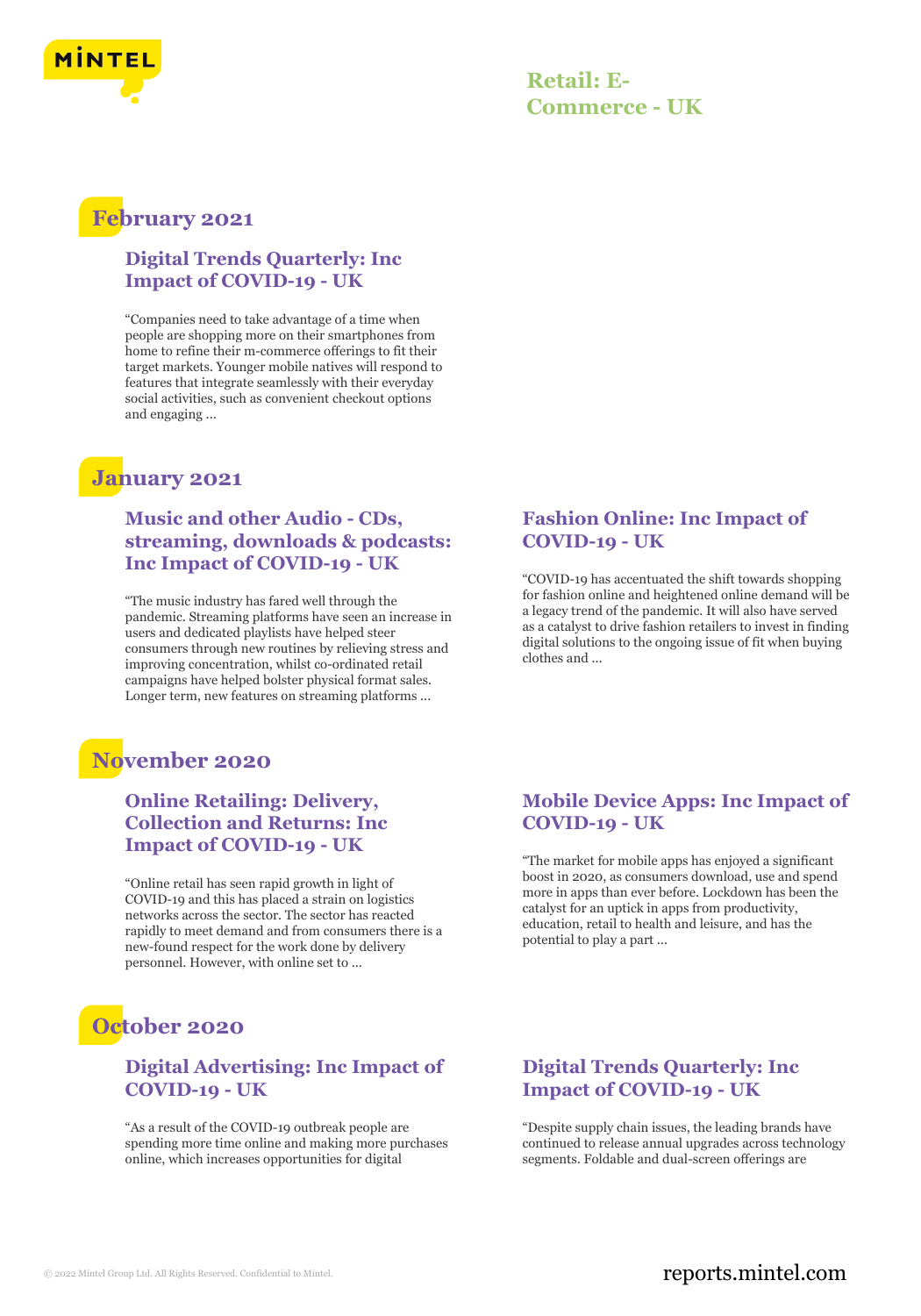

## **Retail: E-Commerce - UK**

advertising, particularly direct response adverts. Major social networks have introduced more direct response and shoppable adverts since the start of the pandemic. One of the long-term results ...

# **September 2020**

#### **Online Retailing: Inc Impact of COVID-19 - UK**

"The online channel was already the growth area in UK retail prior to the COVID-19 pandemic and the outbreak will only accelerate this growth in the short and long term. The prolonged period of heightened online demand during the lockdown period will cause a longerterm expansion of the repertoire and ...

## **August 2020**

#### **Social Media: Inc Impact of COVID-19 - UK**

"The COVID-19 crisis has seen social media platforms take a stronger content moderation role than ever before, such as overtly promoting trusted sources and banning users that are spreading misinformation. This comes as platforms have already been facing more pressure from consumers, governments and advertisers to tackle the issue of ...

# **July 2020**

#### **The Connected Home: Inc Impact of COVID-19 - UK**

"Voice-controlled speakers continue to be the fastestgrowing smart home product and consumers had greater incentive to buy smart displays during the early stages of the COVID-19 lockdown. People show high interest in smart security, and focusing on their potential to aid easier deliveries can help demonstrate their value for everyday ...

# **April 2020**

### **Online Grocery Retailing - UK**

bringing innovation to smartphones, laptops and tablets, although take-up remains low. The economic uncertainty surrounding COVID-19 will see consumers even more focused on price and reliability when it comes ...

#### **The Impact of COVID-19 on Retail and Ecommerce - UK**

"The COVID-19 outbreak is an unprecedented event which has far reaching ramifications for the retail landscape. It will accelerate the underlying trends of the past decade: greater online penetration, physical space consolidation and, unfortunately, business failures. However born alongside this will be a greater appreciation for the importance of the ...